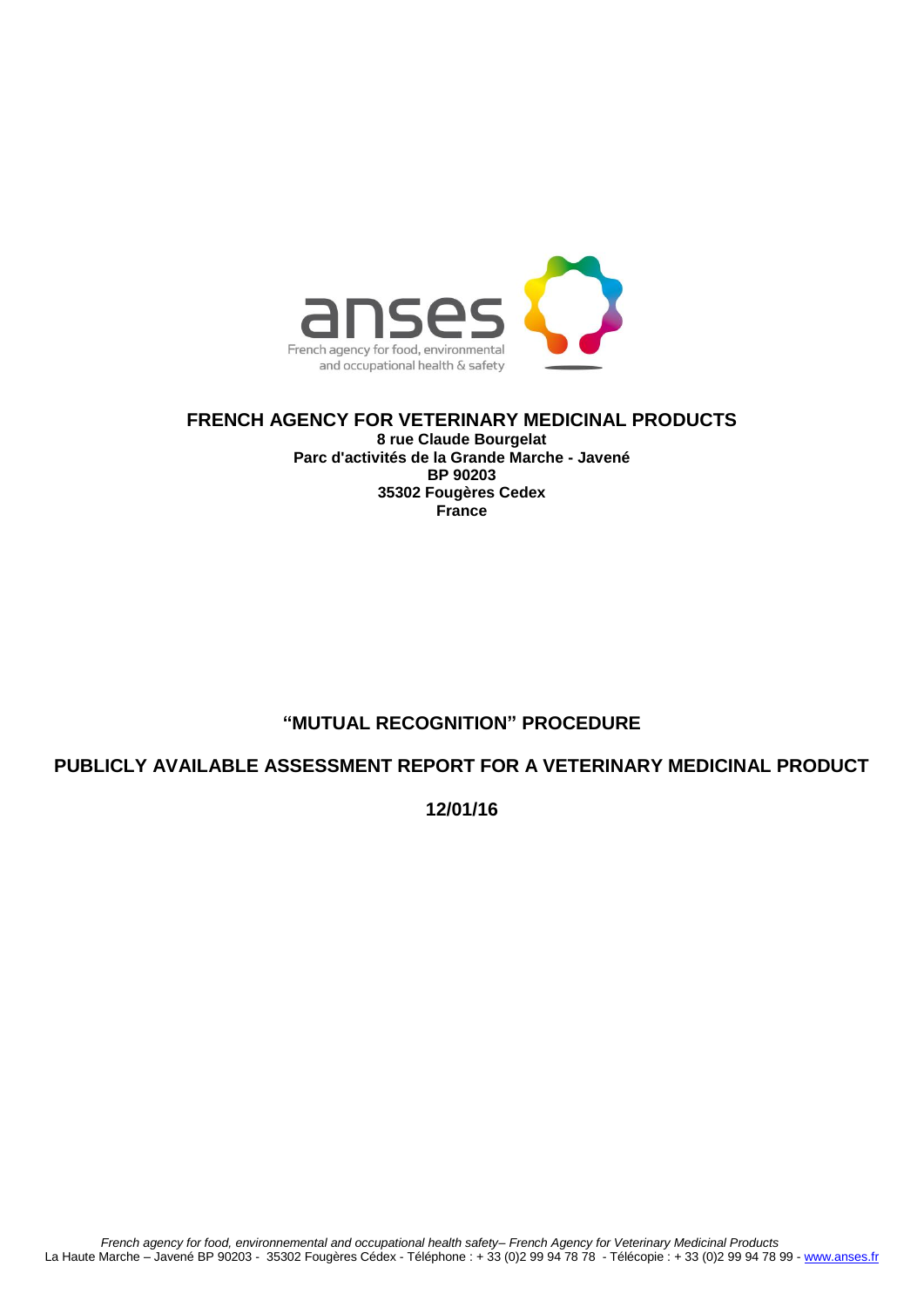# **MODULE 1**

### **PRODUCT SUMMARY**

| <b>EU Procedure number</b> | FR/V/0296/001/MR                                                                                                       |
|----------------------------|------------------------------------------------------------------------------------------------------------------------|
| Name and pharmaceutical    | <b>AVINEW NEO</b>                                                                                                      |
| form                       | Effervescent tablet for suspension for oral and<br>ocular administration and for spraying                              |
| Applicant                  | <b>MERIAL</b>                                                                                                          |
| Active substance(s)        | Live Newcastle Disease Virus, strain VG/GA-<br><b>AVINEW</b>                                                           |
| <b>ATC Vetcode</b>         | QI01AD06                                                                                                               |
| Target species             | Chickens (broiler, future layer and future<br>breeder pullets)                                                         |
| Indication for use         | Active immunisation against Newcastle disease<br>to reduce mortality and clinical signs associated<br>with the disease |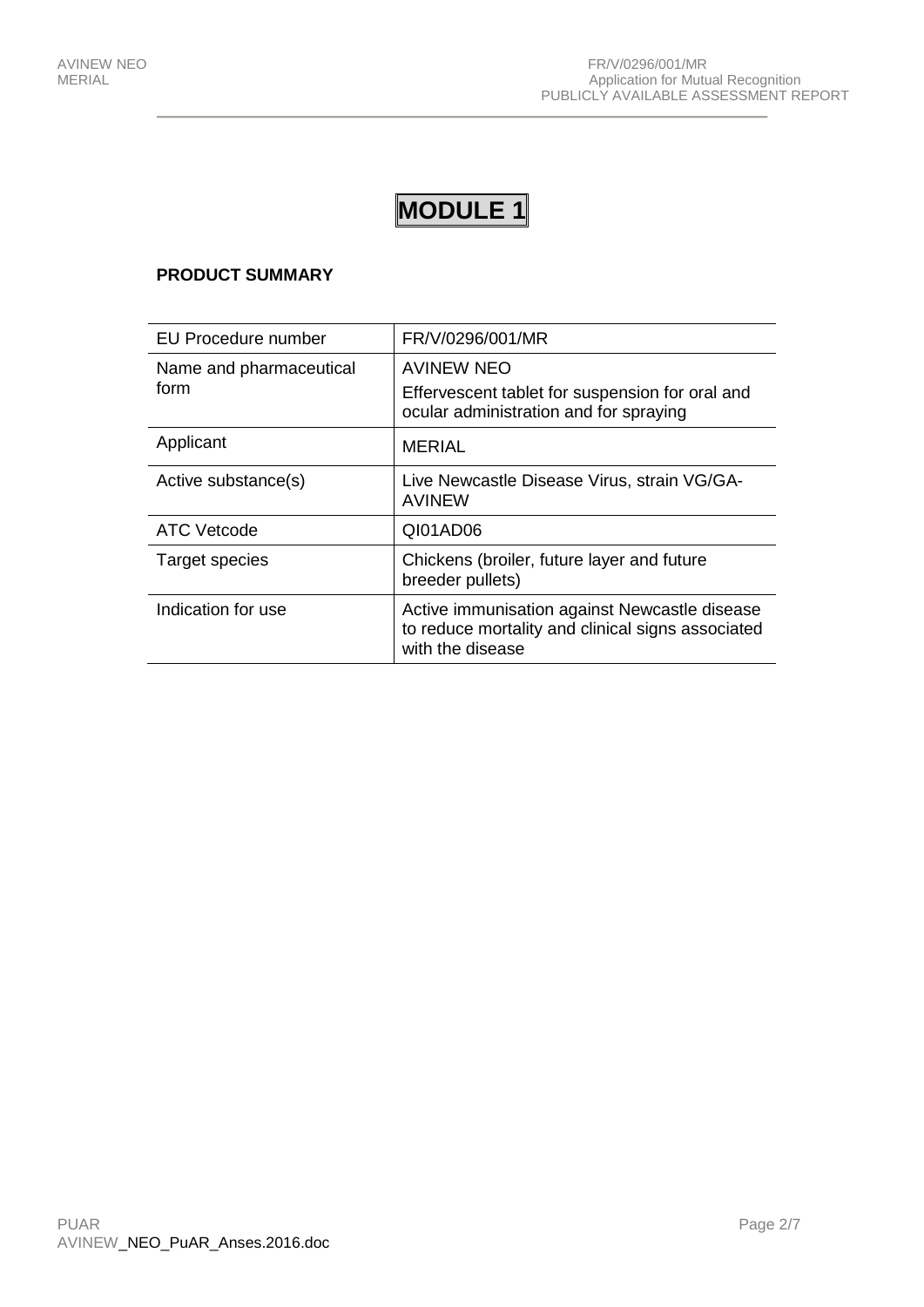## **MODULE 2**

The Summary of Product Characteristics (SPC) for this product is available on the website <http://www.ircp.anmv.anses.fr/>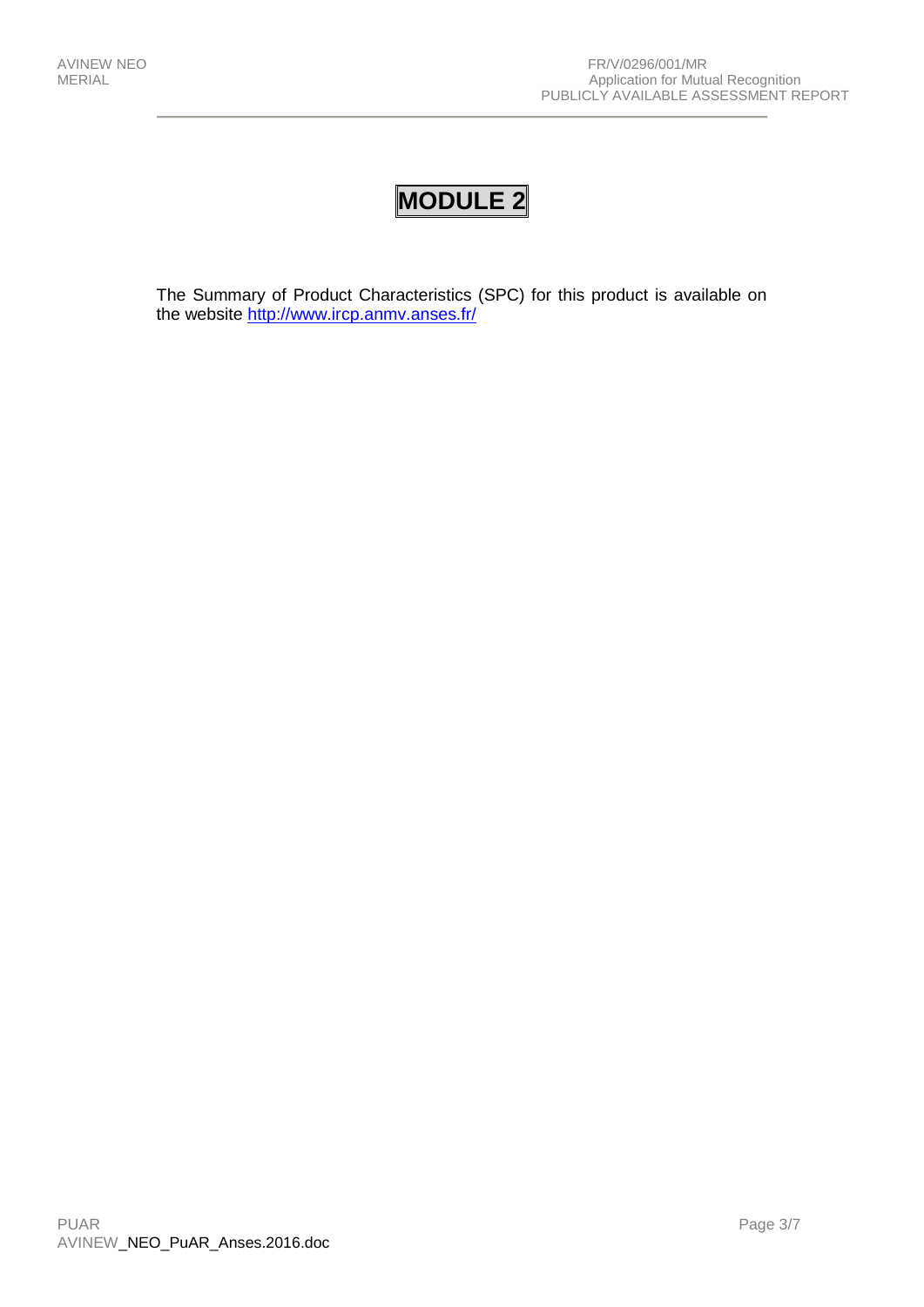## **MODULE 3**

## **PUBLIC ASSESSMENT REPORT**

| Legal basis of original<br>application                                       | pharmaceutical form, application in<br><b>New</b><br>accordance with §2d of Annex I of Commission<br><b>Regulation 1234/2008</b> |
|------------------------------------------------------------------------------|----------------------------------------------------------------------------------------------------------------------------------|
| Date of completion of the<br>original mutual recognition<br>procedure        | 22 July 2015                                                                                                                     |
| Date product first authorised<br>in the Reference Member<br>State (MRP only) | 17 September 2014                                                                                                                |
| <b>Concerned Member States for</b><br>original procedure                     | AT, BE, DE, EL, ES, FI, IE, LU, NL, PT, UK                                                                                       |

## **I. SCIENTIFIC OVERVIEW**

The product is produced and controlled using validated methods and tests, which ensure the consistency of the product released on the market.

Satisfactory evidence of the equivalence between the effervescent tablet and freeze-dried forms of this vaccine was provided. Hence, AVINEW NEO can be safely used in the target species; vaccination of chickens in lay is not recommended.

The product is safe for the user, the consumer and for the environment, when used as recommended. Suitable warnings and precautions are indicated in the SPC.

As equivalence between the effervescent tablet and freeze-dried forms of this vaccine was provided, there was no need to further demonstrate the efficacy of the product, when used as recommended.

The overall risk/benefit analysis is in favour of granting a marketing authorisation.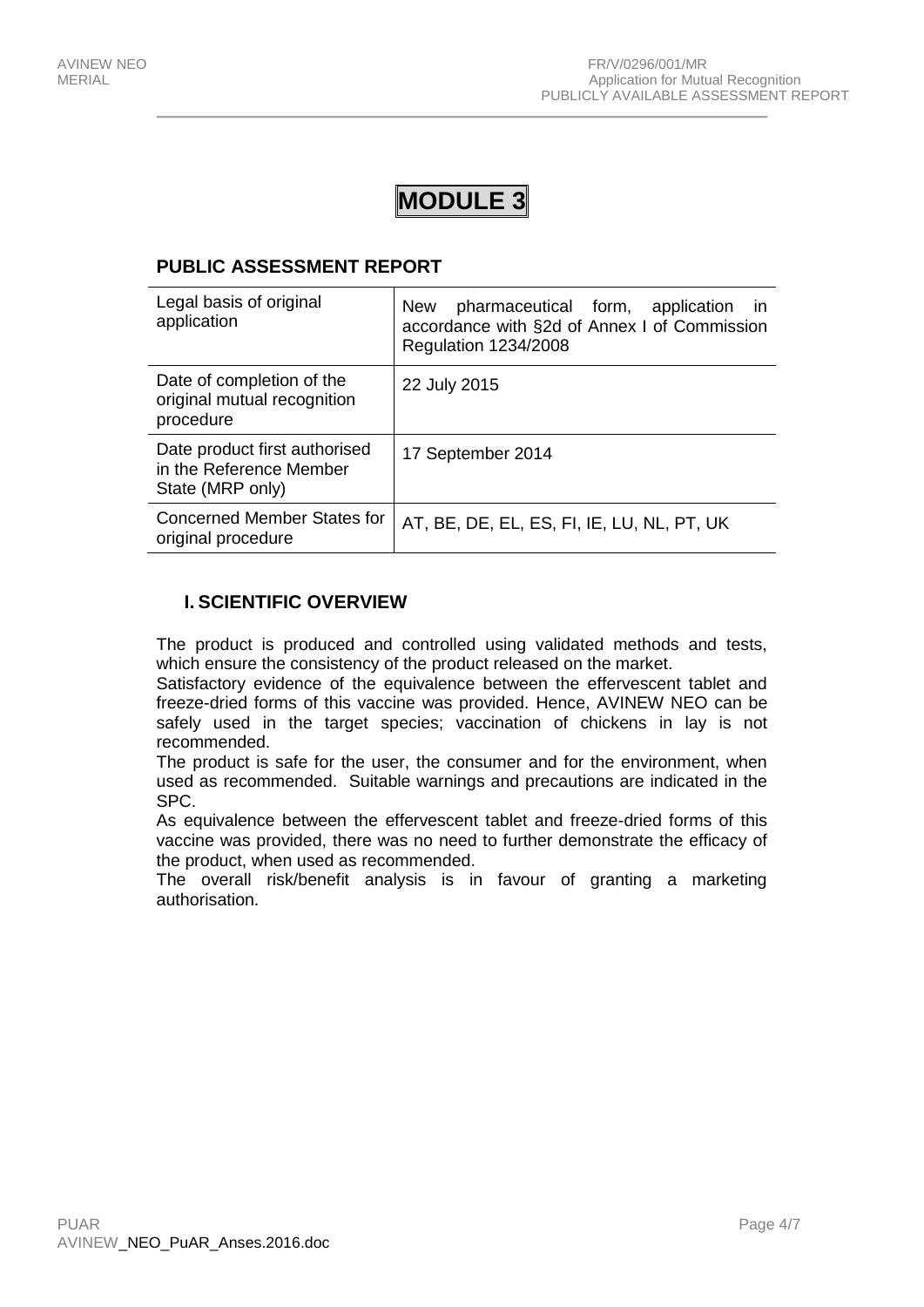## **II. QUALITY ASPECTS**

#### *A. Composition*

Each dose contains:

#### **Active substance:**

Live Newcastle disease virus, VG/GA-AVINEW strain ≥ 5.5  $log_{10}$  EID<sub>50</sub>(\*)

 $(*)$  EID<sub>50</sub>: Egg Infective Dose 50 per cent.

#### **Excipients:**

Brilliant blue FCF (E 133), Casein hydrolysate, Mannitol, Polyvidone, Sucrose, Potassium dihydrogen phosphate, Dipotassium phosphate, Potassium glutamate, Bovine albumin fraction V, Purified water, Citric acid anhydrous, Sodium hydrogen carbonate, Magnesium stearate.

The vaccine is presented as effervescent tablets packed in an airtight aluminium blister, consisting of two aluminium foils heat-sealed tightly. The particulars of the containers and controls performed are provided and conform to the regulation.

The choice of the vaccine strain and the formulation are justified.

The product is a novel pharmaceutical form and its development is adequately described in accordance with the relevant European guidelines.

#### *B. Method of Preparation of the Product*

The product is manufactured fully in accordance with the principles of good manufacturing practice from a licensed manufacturing site*.*

The product is manufactured in accordance with the European Pharmacopoeia and relevant European guidelines.

#### *C. Control of Starting Materials*

The active substance is a live Newcastle disease virus, strain VG/GA-Avinew, an established active substance. The active substance is manufactured in accordance with the principles of good manufacturing practice.

The active substance specification is considered adequate to control the quality of the material. Batch analytical data demonstrating compliance with this specification have been provided.

Starting materials of non-biological origin used in production comply with the corresponding pharmacopoeia monographs or in-house specifications.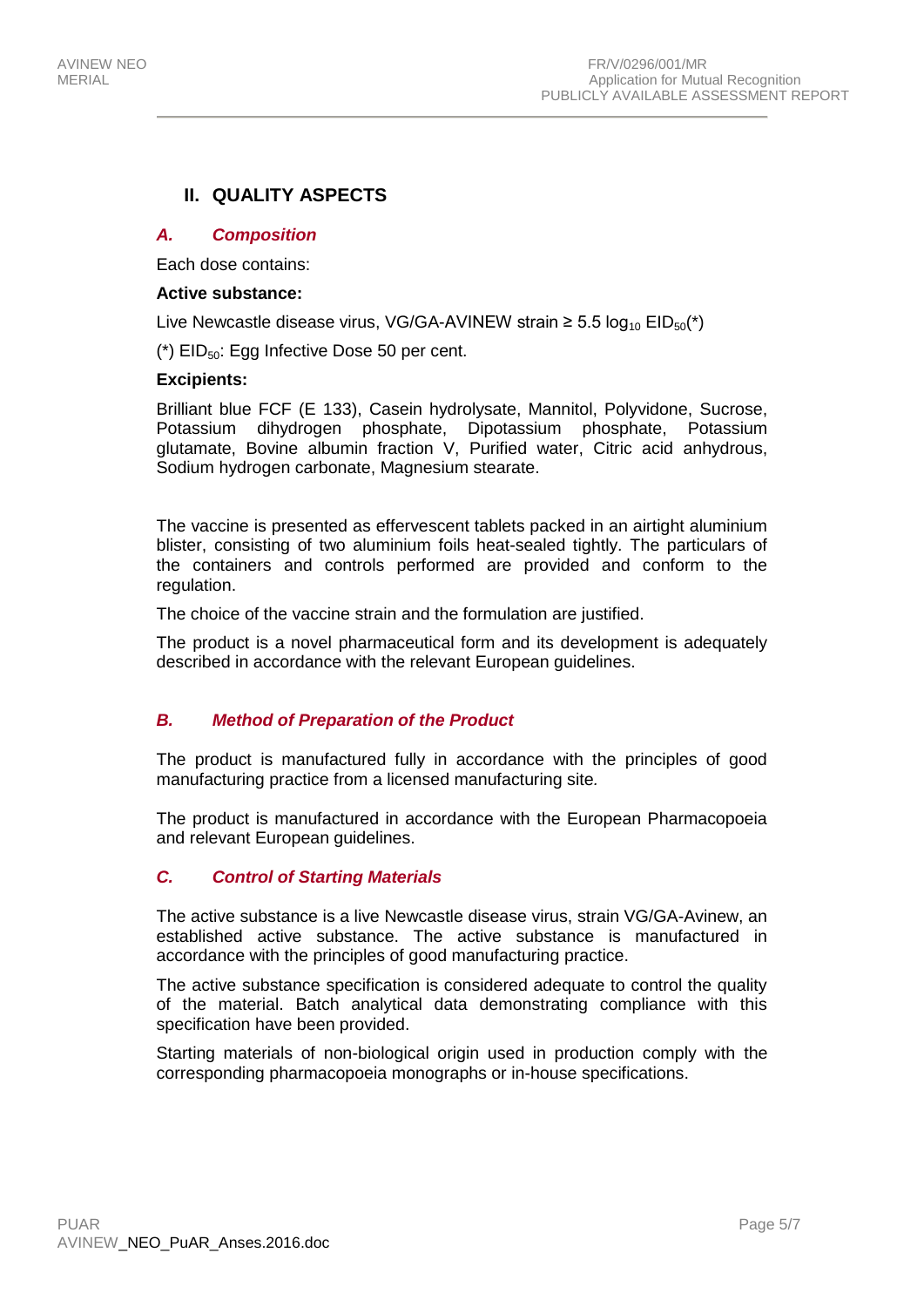Biological starting materials used are in compliance with the relevant Ph. Eur. Monographs and guidelines and are appropriately screened for the absence of extraneous agents according to the Ph. Eur; any deviation was adequately justified.

The master and working seeds have been produced according to the Seed Lot System as described in the relevant guideline.

#### *D. Specific Measures concerning the Prevention of the Transmission of Animal Spongiform Encephalopathies*

Certificates of suitability issued by the EDQM have been provided for the freezedried forms of this vaccine and compliance with the Note for Guidance on Minimising the Risk of Transmitting Animal Spongiform Encephalopathy Agents via Human and Veterinary Medicinal Products has been satisfactorily demonstrated.

None of the new raw materials for the effervescent tablets are of biological origin from ruminants.

### *E. Control tests during production*

The tests performed during production are described and the results of 3 consecutive runs, conforming to the specifications, are provided.

#### *F. Control Tests on the Finished Product*

The tests performed on the final product conform to the relevant requirements; any deviation from these requirements is justified. The tests include in particular appearance, disintegration time, pH, identification of the VG/GA-Avinew strain, determination of the infective titre, confirmation of the safety of the vaccine, sterility, purity, absence of extraneous agents and residual humidity.

The demonstration of the batch to batch consistency is based on the results of 3 batches produced according to the method described in the dossier. Other supportive data provided confirm the consistency of the production process.

#### *G. Stability*

Stability data on the finished product have been provided in accordance with applicable European guidelines, demonstrating the stability of the product throughout its shelf life when stored under the approved conditions.

The in-use shelf-life of the reconstituted vaccine is supported by the data provided.